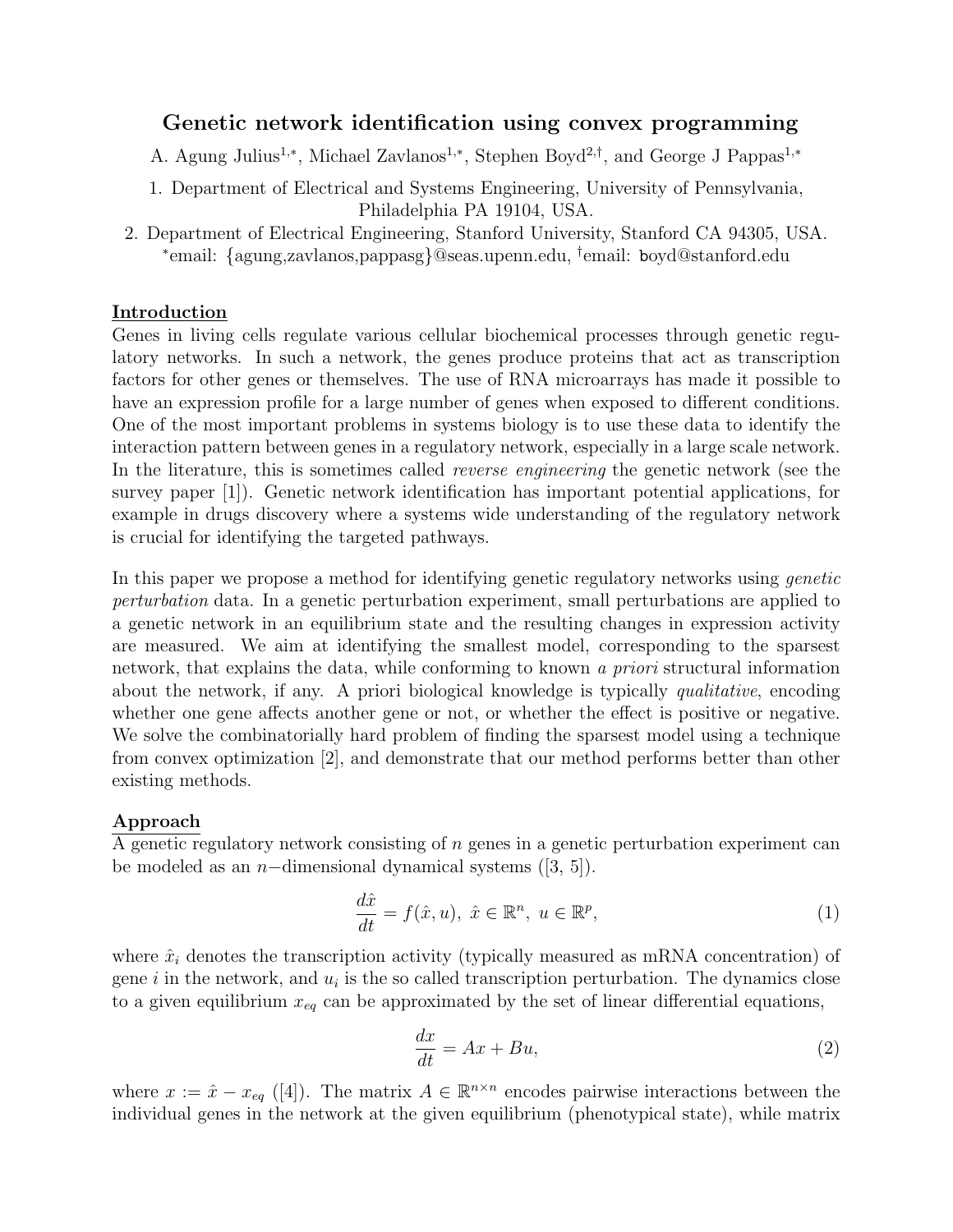$B \in \mathbb{R}^{n \times p}$  indicates which genes are affected by the transcriptional perturbations. Given that the system is stable around the equilibrium  $x = 0$ , if u is small enough, the system will move to a new equilibrium x, for which  $Ax + Bu = 0$ . Let  $U = [U_1 \dots U_m] \in \mathbb{R}^{p \times m}$ denote the stack matrix of the transcription perturbations for different m experiments and  $X = [X_1 \dots X_m] \in \mathbb{R}^{n \times m}$  denote the stack matrix of the corresponding steady state mRNA concentrations.

Assuming that the measurements  $X$  and  $U$  are corrupted by noise, the equilibrium condition becomes  $AX + BU = \eta$ , where  $\eta$  is the identification error. The goal of our method is to find unknown matrix A, which models genetic network interactions and minimizes  $\eta$  with respect to some metric. The error criterion that we choose is the weighted total squared error,

$$
J(A) = \sum_{j=1...m} \eta_j^T R_j \eta_j, \text{ where } \eta_j := AX_j + BU_j.
$$
 (3)

The weight matrix  $R_j$  is the inverse of the covariance of the measurement error in the j–th experiment. This means we penalize the identification error more when the measured data is more reliable (less noisy). The *a priori* structural constraint that we impose on the network can be encoded as  $A_{ij}\Box 0$ , where  $\Box \in \{<, =, >\}$ . The set of all  $n \times n$  matrices that satisfy the a priori constraint is convex, and we denote this set by  $S$ . The best model that satisfies the a priori constraint while minimizing the error criterion can be found by solving the following convex optimization problem.

minimize 
$$
J(A)
$$
, subject to  $A \in \mathcal{S}$ . (4)

We denote the obtained minimum error level as the *baseline error level*  $(E_{\text{bs}})$ . Subsequently, we find the sparsest model by solving the optimization problem

minimize 
$$
||A||_0
$$
, subject to  $A \in \mathcal{S}$ ,  $J(A) \leq \beta E_{\text{bs}}$ ,  $(5)$ 

where  $||A||_0$  is the number of nonzero entries in A, and  $\beta$  is a parameter that controls the tradeoff between model minimality and model accuracy.

Problem  $(5)$  is combinatorially hard and not convex. To solve this problem efficiently, we relax it as a recursive convex  $\ell_1$  optimization problem. That is, we want to find the sequence of matrices  $A^{(k)}$ ,  $k = 0, 1, \ldots$  from the following convex optimization problem.

minimize 
$$
\sum_{i,j} W_{ij}^{(k)} \begin{vmatrix} A_{ij}^{(k)} \\ A \in \mathcal{S}, J(A) \leq \beta E_{\text{bs}}, \text{ where} \end{vmatrix}
$$
  
\nsubject to 
$$
A \in \mathcal{S}, J(A) \leq \beta E_{\text{bs}}, \text{ where}
$$

$$
W_{i,j}^{(0)} = 1, \quad W_{i,j}^{(k+1)} = \frac{1}{1+1000 \cdot |A_{ij}^{(k)}|}.
$$

$$
(6)
$$

This  $\ell_1$  relaxation technique has been applied successfully in various fields where sparsity optimization is needed such as, portfolio optimization in finance, controller design in engineering, and electric power network design.

#### Results

We implement our method on MATLAB using the cvx toolbox<sup>1</sup>, running on an Intel Xeon

<sup>&</sup>lt;sup>1</sup>More efficient implementation of the algorithm could possibly handle larger problems, but might require custom made software.